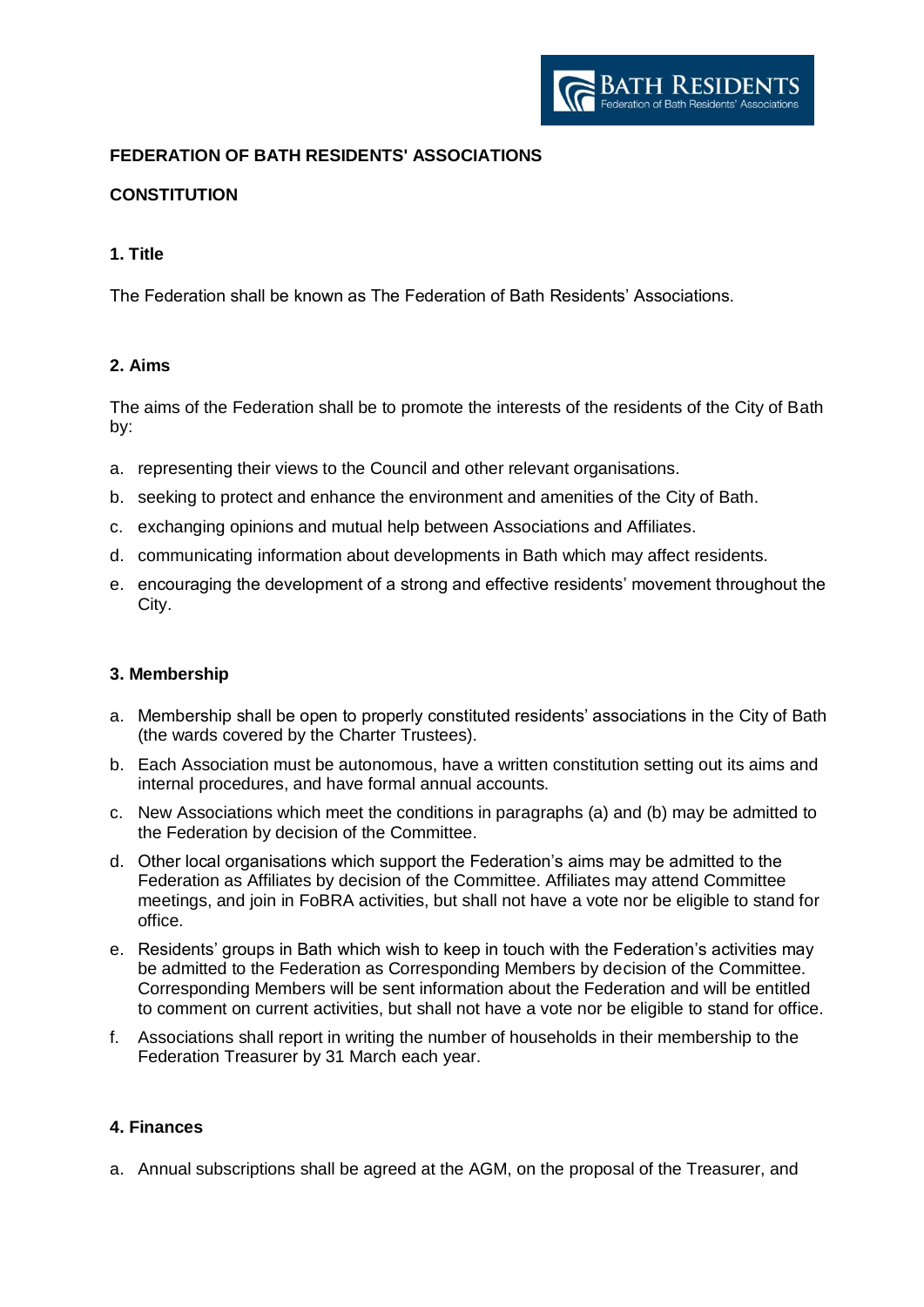shall take effect from the beginning of the financial year (1 April).

- b. The subscription rate for Associations shall be set at three levels: the highest for those with more than 300 households in membership; an intermediate rate for those with 100 but fewer than 300, and for Affiliates; and the lowest for those with fewer than 100, and for Corresponding Members. At the AGM the Treasurer shall submit accounts for the past year accompanied by the report from the Examiner of Accounts, and estimated expenditure for the forthcoming year.
- c. The Treasurer shall contact any members whose subscription is unpaid. If it is unpaid for longer than 3 months, that membership automatically lapses.

#### **5. Powers**

The Federation shall have the power to:

- a. Communicate residents' views on local issues to the Council and other relevant organisations.
- b. Campaign for improvements to the environment and amenities of Bath.
- c. Provide help and advice to member associations.
- d. Operate a website and otherwise publish information about the Federation, its member associations and its policies.
- e. Encourage the development of new residents' associations in areas of Bath which are not currently covered.
- f. Work with other organisations to promote the interests of Bath residents.
- g. Raise funds from member associations and others towards the costs of the Federation's work.
- h. Operate bank accounts and invest funds in the name of the Federation.
- i. Undertake any other lawful activity necessary to achieve its aims.

#### **6. Committee**

- a. The Committee of the Federation shall consist of not more than two representatives from each Association and Affiliate.
- b. The Committee shall be responsible for the general policy of the Federation.
- c. The Committee shall meet as necessary, if possible six times a year.
- d. The quorum for a Committee meeting shall be one representative from at least one half of the Associations.
- e. Decisions shall be taken by simple majority vote. Associations with more than 300 households in membership shall have three votes; those with 100 but fewer than 300 shall have two votes; those with fewer than 100 shall have one vote. In the event of a tie, the Chairman shall have a casting vote.
- f. If individual Associations wish to take a different line in public from that agreed by the Federation, they shall make clear that they are speaking for their own organisation.
- g. The Committee may appoint subject champions to take the lead on particular areas of Federation business. Where appropriate, the champions shall be supported by volunteers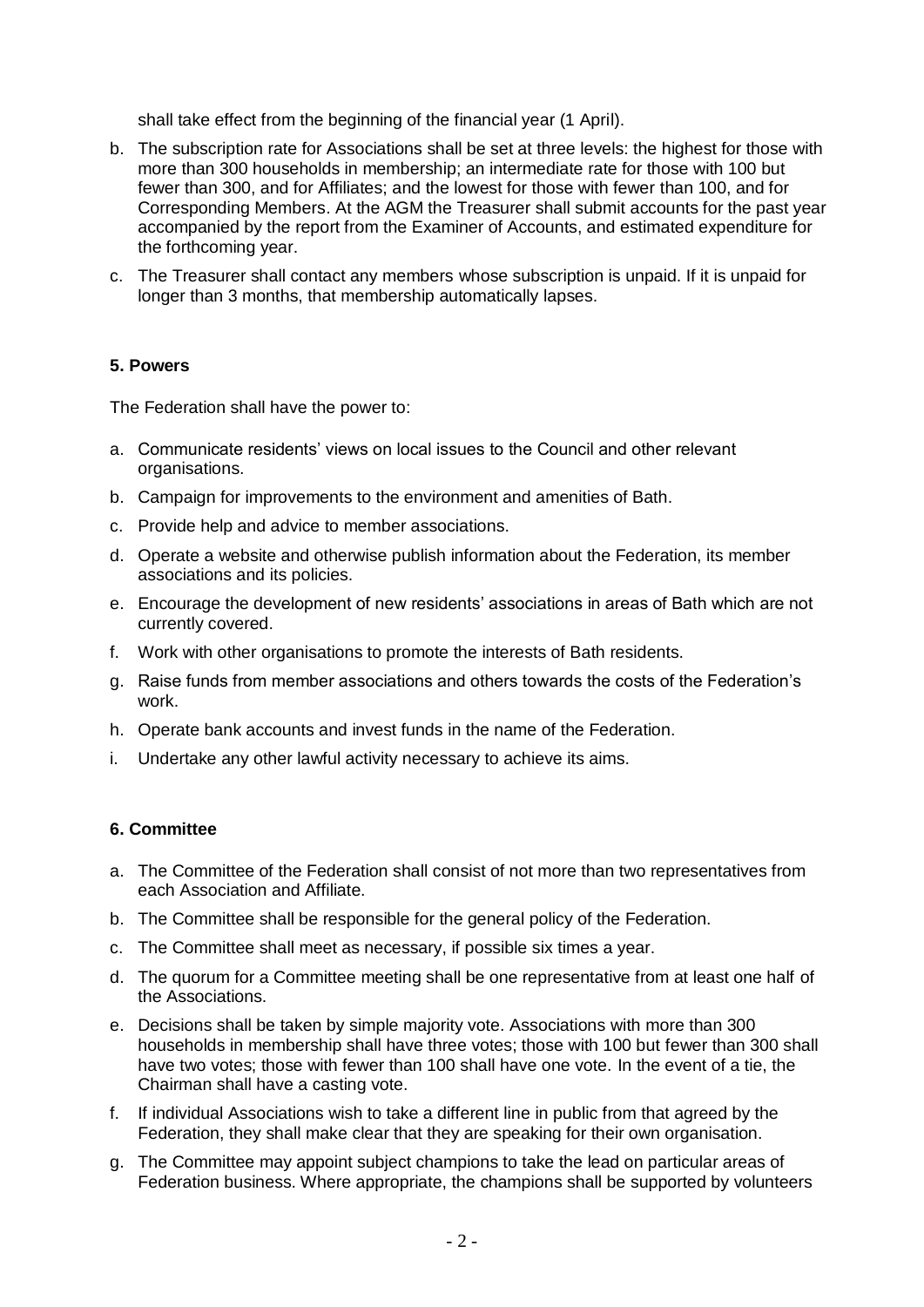from among the membership.

h. The Secretary shall provide two weeks' notice of all Committee meetings.

## **7. Office-holders**

- a. The Chairman, Vice Chairman and Treasurer shall be elected at an AGM for a period of one year, and shall be eligible for re-election, subject to a maximum period of six years in the post. Nominations for the election of officers, supported by two seconders from different Associations, and with the consent of the nominees, shall be made in writing to the Secretary at least six weeks before the AGM.
- b. The Committee may fill any casual vacancies that arise for these posts during the year, but the post-holders will need to stand for re-election at the subsequent AGM.
- c. The Secretary shall be appointed at a Committee meeting.
- d. There shall not be more than one office-holder from each Association.
- e. The Chairman shall chair all meetings of the Committee, and give a lead in conducting the affairs of the Federation.
- f. The Vice Chairman shall deputise for the Chairman as necessary.
- g. The Treasurer shall maintain a bank account and may invest any funds not immediately required in the name of the Federation, shall maintain a register of Associations and Affiliates, and shall deal with membership subscriptions.
- h. The Secretary shall convene all Committee meetings, ensure that accurate records are kept of them, and shall circulate these promptly to Associations and Affiliates.

#### **8. Examiner of Accounts**

- a. The Examiner of Accounts shall be a member of one of the Associations, but shall not be an office holder of the Federation.
- b. The Examiner shall be elected at the AGM for a period of one year, and shall be eligible for re-election. Nominations, with the consent of the nominees, shall be made in writing to the Secretary at least six weeks before the AGM.
- c. The Examiner shall examine the accounts for the past year ahead of the AGM and report on whether they provide a true and fair picture of the Federation's finances.

#### **9. Executive**

- a. The Executive of the Federation shall consist of the Chairman, Vice Chairman, Treasurer and Secretary. Subject champions may be invited to join in discussions relevant to their area.
- b. The Executive shall be responsible for the day-to-day administration of the Federation, subject to the general policy decided by the Committee.
- c. The Chairman shall report on the activities and decisions of the Executive to the next meeting of the Committee.